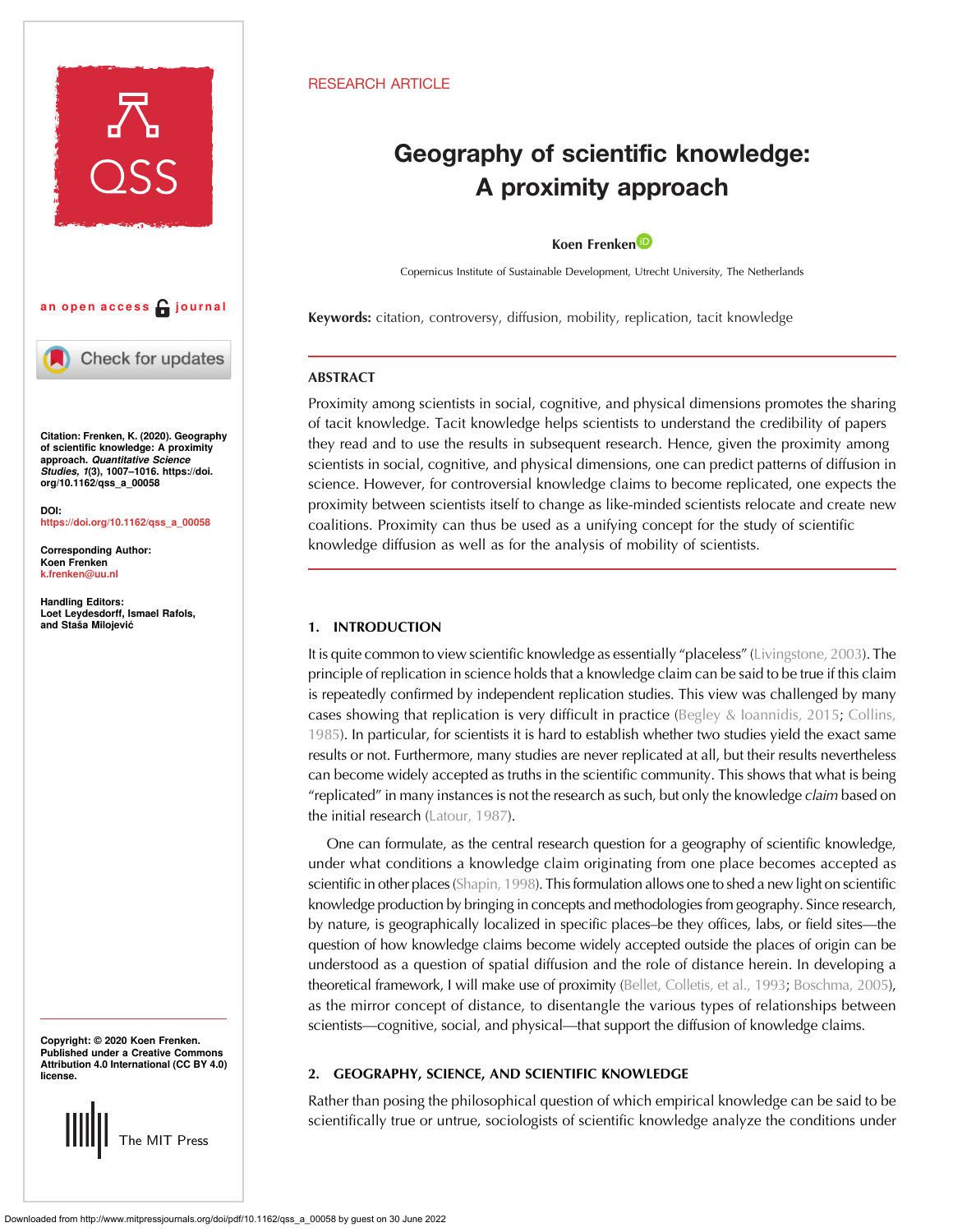which a knowledge claim becomes established as scientific among scientists [\(Collins, 1985](#page-8-0); [Gilbert, 1976](#page-8-0); [Latour, 1987;](#page-9-0) [Shapin, 1984\)](#page-9-0). The sociology of scientific knowledge is not only different from the philosophy of science, but also departs from the Mertonian program in the sociology of science [\(Merton, 1973](#page-9-0)). This latter tradition investigates the institutions governing scientific activity rather than the conditions under which a knowledge claim becomes accepted within science.

Analogous to the distinction between sociology of scientific knowledge and the classic sociology of science, I use the phrase geography of scientific knowledge for the study of how knowledge claims become replicated across different places, while geography of science covers the larger set of questions regarding the local conditions and shaping of scientific knowledge and spatial diffusion of scientific practices and institutions ([Barnes, 2001;](#page-8-0) [Finnegan, 2008](#page-8-0); [Livingstone, 2003](#page-9-0); [Meusburger, Livingstone, & Jöns, 2010](#page-9-0); [Naylor, 2005;](#page-9-0) [Powell, 2007\)](#page-9-0). Thus, like the sociology of scientific knowledge, the geography of scientific knowledge focuses on the process rendering knowledge claims scientific.

To put forward a coherent framework for the study of the geography of scientific knowledge, the scope of the present paper is deliberately limited. First, I focus only on how claims are being replicated among scientists. Thus, I am not concerned here with how knowledge claims become replicated in society at large ([Latour, 1987;](#page-9-0) [Porter, 1995\)](#page-9-0), nor do I go into the question of why certain knowledge claims originate in some places rather than others ([Heimeriks & Boschma,](#page-8-0) [2014;](#page-8-0) [Nomaler, Frenken, & Heimeriks, 2014;](#page-9-0) [Whatmore, 2009](#page-9-0)). Second, the framework is an analytical one, which aims to serve as a framework for science studies.

## 3. ON REPLICATION IN SCIENCE

In the early stages of what is generally associated with modern experimental science, fellow scientists were often invited to witness an experiment in person ([Shapin, 1994\)](#page-9-0). The copresence of individuals was of importance in their role as witnesses to establish a consensus about what exactly was being observed and how these observations were to be interpreted. Progressively, copresence became less common (though it still plays a role in team research or in contact with the media). Witnessing has instead become organized through codification in written reports that are evaluated by peers before and after publication. Empirical knowledge is abstracted from the context of discovery by codifying the knowledge claim in written form so that it can travel [\(Latour,](#page-9-0) [1987;](#page-9-0) [Shapin, 1984](#page-9-0), p. 491). Without codification of a knowledge claim in a written report, the production of knowledge claims would be severely constrained by space and time due to the need for physical copresence. The credibility of a knowledge claim would then depend solely on the testimonies of those who have witnessed the experiment.

Empirical knowledge becomes established as scientific knowledge once the empirical results of a study are accepted as credible by others who were not copresent at the research site. To establish credibility, a written report should describe not only the actual event but also the laboratory conditions (objects, physical conditions, equipment, protocols, methodologies, etc.). Careful reporting of laboratory conditions should allow fellow scientists to replicate the experiment independently at different sites. Subsequent replications of an experiment by fellow scientists, if successful, lead to the accumulation of confirmations of the original claim. It is common to view the process of successful replications of experiments at different sites as evidence that the original knowledge claim is universally true. Accordingly, scientific knowledge is commonly considered as "placeless" ([Livingstone, 2003](#page-9-0)) in the sense that claims that have been proven replicable in different places hold independently of the private observations of scientists who have been involved in the process of successive replications.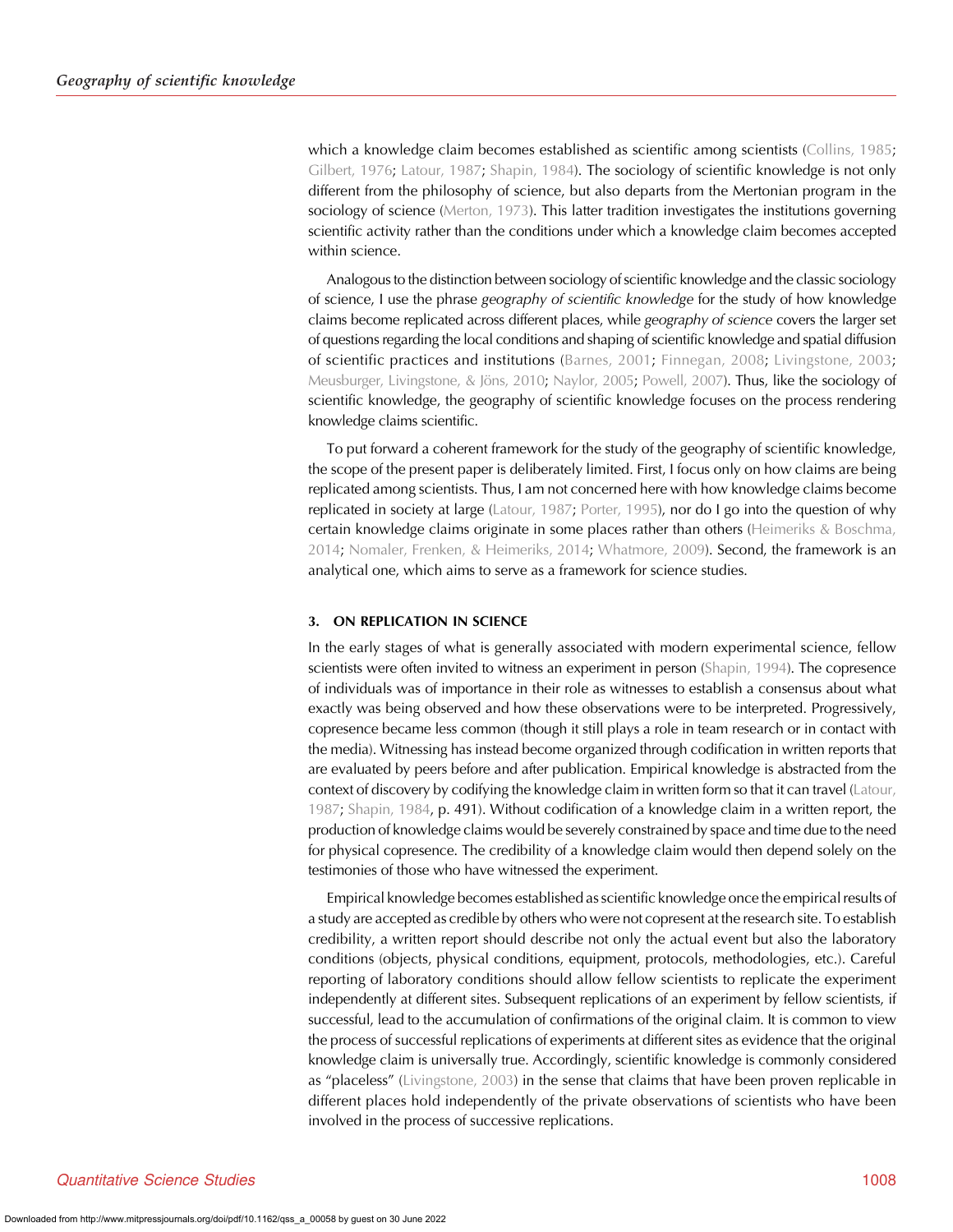However, the set of instructions as codified in a scientific paper are generally insufficient for fellow scientists to be able to replicate an experiment. The codified instructions have to be complemented with the relevant tacit knowledge and information on contextual conditions for scientists to be able to replicate the underlying experiment ([Balconi, Pozzali, & Viale, 2007](#page-8-0); [Collins, 1985;](#page-8-0) [Van Bavel, Mende-Siedlecki, et al., 2016\)](#page-9-0). Codified information cannot be exchanged in a fully unambiguous manner, as the receiver of codified information still requires complementary tacit knowledge as "interpretative skills" to interpret the information content as meaningful in a particular material context [\(Balconi et al., 2007](#page-8-0), p. 836 and p. 842; cf. [Nelson,](#page-9-0) [2003,](#page-9-0) p. 911).

Given that replication studies involve both tacit and codified knowledge, and the tacit elements of knowledge cannot be transferred perfectly among scientists, scientists can never be fully certain that they have replicated a study perfectly. If, for example, a laboratory replicates an experiment and comes up with (slightly) different results, the scientists involved cannot ascertain whether the divergence in results means that the original claim must be rejected or whether the replication experiment has been carried out in the wrong way, that is, in a different way than was reported in the original claim<sup>1</sup>. In fact, replication studies seldom underlie scientific agreement, as many results become accepted without any other researcher ever attempting to replicate the studies underlying the results ([Begley & Ioannidis, 2015\)](#page-8-0).

Following this reasoning, [Shapin \(1984\)](#page-9-0) argued that the establishment of an empirical knowledge claim as scientific is fundamentally driven by the perceived replicability of the experiment, and not necessarily by actual replications of the experiment. The codification of experimental results in a report can thus be considered as a "literary technology of virtual witnessing" [\(Shapin, 1984\)](#page-9-0); that is, a means to convince the reader that the experiment described could be replicated in different places and at different times if one were to follow the description of the laboratory conditions as written down in the report. The disclosure of the laboratory conditions is essential to suggest that the report is trustworthy and the claim is credible if any scientist were to decide to attempt to replicate the experiment. It is for this reason that the description of laboratory conditions in itself is often sufficient for a knowledge claim to become established as scientific.

A replication study and the replication of a knowledge claim are thus two very different processes. In the case of the replication of a knowledge claim, some of the implications of the experiment are replicated as an input to carry out a new research project, without the study itself being replicated. Previous knowledge claims guide the production of future knowledge claims through their use in assumptions, methodologies, instruments, or interpretations (Dasgupta  $\&$ [David, 1994](#page-8-0), p. 500). Research projects build on previous research by extending it to new domains, not by attempting to perfectly replicate past experiments. In doing so, previous claims are mobilized, and thus replicated, to support a new claim [\(Latour, 1987\)](#page-9-0).

The replication process of knowledge claims becomes visible in codified form through refer-encing ([Gilbert, 1977](#page-8-0)). The study of the diffusion of knowledge can in principle be done in a

 $1$  The fundamental problem in replication experiments lies in what Collins called "experimenters' regress," which "arises because the skill-like nature of experimentation means that the competence of experimenters and the integrity of experiments can only be ascertained by examining results, but the appropriate results can only be known from competently performed experiments, and so forth. Other ways of testing for the competence and integrity of experiments, such as tests of tests, turn out to need 'tests of tests of tests' and so on" [\(Collins, 1985,](#page-8-0) p. 130). In short, to establish whether equipment is properly working, one can carry out an experiment with a "known" outcome, but this outcome has become established in other experiments using the equipment at hand. Alternatively, one may test the working of equipment using test equipment, but this moves the problem one level up ("tests of tests of tests"). Laboratories, then, can be understood as an infrastructure to "construct predictability," which is not to be confused with perfect replication ([Nightingale, 2004](#page-9-0)).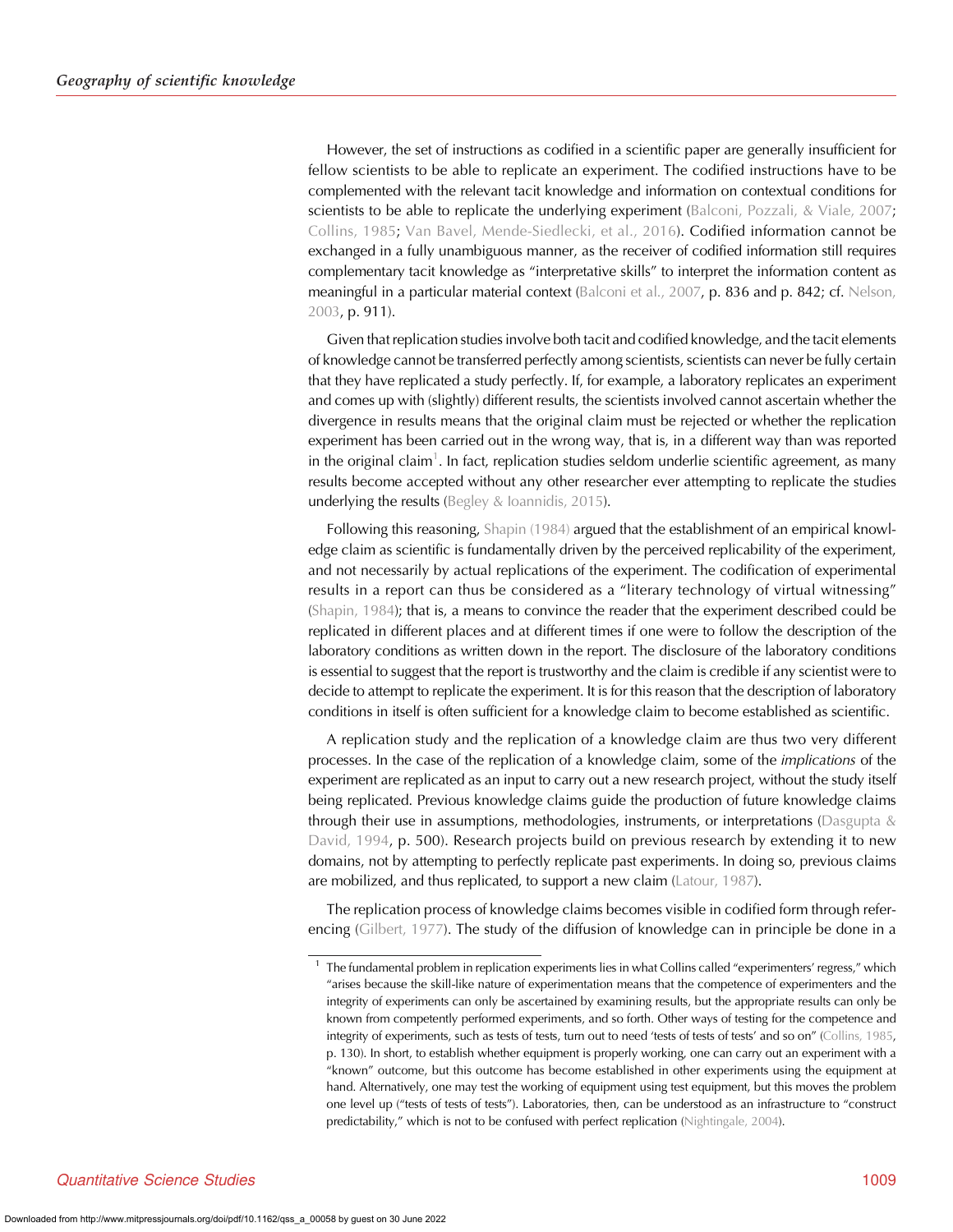purely scientometric manner, by studying the citation links between scientific articles. And, as a basic theory, one can adopt an evolutionary lens to understand the dynamics of scientific knowledge production: Often-cited claims get selected while seldom-cited claims get forgotten ([Leydesdorff, 1998](#page-9-0); [Martinelli & Nomaler, 2014](#page-9-0)). The geography of scientific knowledge production, then, would focus on the spatial diffusion of knowledge claims.

#### 4. PROXIMITY

I pose as the central research question for a geography of scientific knowledge: What determines that a knowledge claim originating from one place becomes accepted as scientific in other places? Following [Shapin \(1995](#page-9-0), p. 261), the credibility of a knowledge claim depends on the relationship between the one(s) putting forward the claim ("claimant"), and the one judging its credibility ("evaluator"). As argued, previous knowledge claims guide the production of new knowledge claims through their use in assumptions, methodologies, instruments, or interpretations. The process of replication of a knowledge claim thus takes on the form of the use of a claim as a resource, or input, to establish a new claim. Since knowledge claims are replicated in subsequent knowledge claims in these manners, the chance of a claim being replicated will depend not only on its credibility but also on its usefulness in guiding new research projects. Thus, for a claim to be replicated as an input in a subsequent empirical research context, evaluators should consider the claim to be both credible and useful<sup>2</sup>. The question becomes how an evaluator establishes the credibility and usefulness of a claimant's knowledge claim.

I will approach this question by focusing on the relationship between the claimant and the evaluator. To characterize the relationship between claimant and evaluator, I will make use of notions of proximity as developed in economic geography ([Balland, Boschma, & Frenken, 2015](#page-8-0); [Bellet et al., 1993;](#page-8-0) [Boschma, 2005](#page-8-0); [Rallet, 1993;](#page-9-0) [Torre & Rallet, 2005](#page-9-0)). Proximity simply denotes the inverse of the distance between two scientists. Proximity can refer to physical proximity in the literal sense of physical distance separating two scientists (which Rallet and Torre tend to call geographical proximity), or it can refer to other forms of proximity. The thesis that is developed in detail below holds that the more distant the claimant and evaluator are in physical and nonphysical spaces, the less probable the claimant's knowledge claim is being replicated by the evaluator.

To be able to judge a claim, cognitive proximity [\(Nooteboom, 1999](#page-9-0)) seems to be by far the most important factor. Cognitive proximity in a narrow sense can be defined as the extent to which two scientists share the code of communication that is used in a particular disciplinary context. Following this narrow definition, cognitive proximity allows an evaluator to decode the written report containing the knowledge claim and to assess its credibility and usefulness. Cognitive proximity, in the sense just defined, is consistent with the idea that knowledge can be transmitted as information as long as the sender and receiver use the same code of communication to code and decode the message ([Cowan, David, & Foray, 2000\)](#page-8-0). The idea that knowledge can be exchanged as codified information provided that two agents share the same codebook has been criticized on several grounds ([Balconi et al., 2007;](#page-8-0) [Nelson, 2003](#page-9-0); [Nightingale, 2003\)](#page-9-0). A codebook can be seen as a language that must be shared between agents to allow for verbal and written communication.

 $2$  The two main replication criteria are also visible in the almost standard setup of scientific papers. Usefulness is mainly dealt with in the review section, showing how it builds on previous research. Credibility is mainly dealt with in the methodology section, where the procedures are specified that should be followed in an attempt to replicate the experiment itself. It is often during the review process that the "right" level of credibility and usefulness is negotiated with the claimant having to give in by qualifying its claims as being credible only under particular assumptions or particular contexts, and, therefore, being relevant only to a small domain of scientific inquiry [\(Myers, 1985\)](#page-9-0). Ultimately, of course, the findings may still be judged as being more or less relevant and more or less credible than the author has stated in the published version.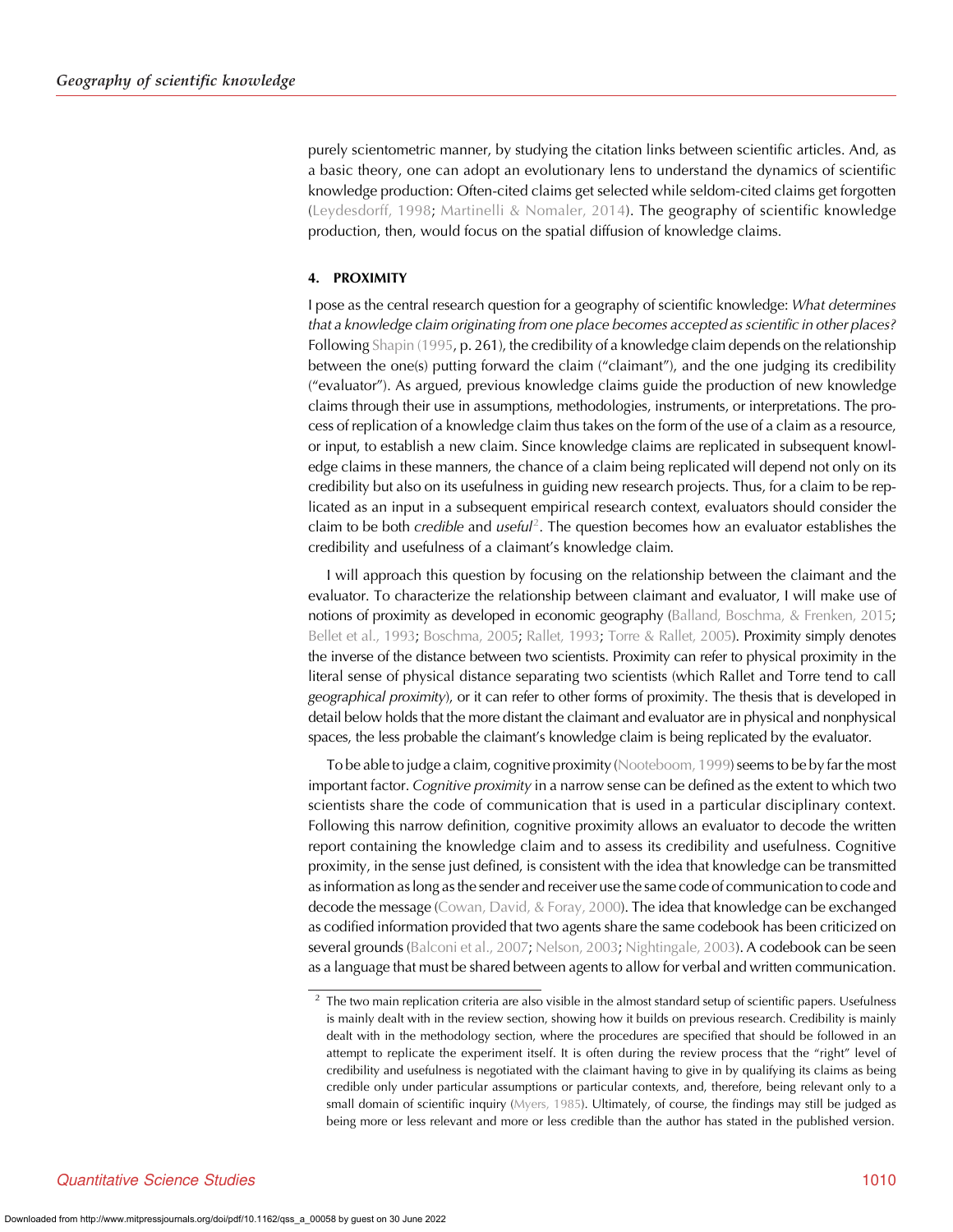However, because languages cannot be fully formalized, the meaning of symbols referring to empirical objects remains to some extent tacit. A language cannot be taught, but must be learned in localized practices by participating in material contexts in which a language is used in a specific way. In this context, [Balconi et al. \(2007](#page-8-0), pp. 840–843) distinguish between tacit knowledge of the physical ("skill-like") type and of the cognitive type. The latter type is often overlooked, but may be more important in understanding the replication process of knowledge claims. What is more, in the codification process of tacit knowledge of the physical type (e.g., into computer algorithms), new tacit knowledge of the cognitive type is being created concerning the appropriate use of codified information in particular research contexts<sup>3</sup>.

Generally, the evaluator cannot fully judge the credibility and the usefulness of a claim from a text alone. As text length is limited, many details will be left out. What is more, the tacit knowledge involved in the experiment is not transmitted with the text. Thus, an evaluator would benefit from having similar tacit knowledge as was involved in carrying out the experiment. These "intellectual skills" [\(Balconi et al., 2007,](#page-8-0) p. 842) allow an evaluator to "read between the lines" and better understand how the experiment was carried out, whether the observational reports are trustworthy, and how likely the experiment is to be replicated with a high degree of precision. Thus, cognitive proximity in a broader sense can be taken to mean the extent to which claimant and evaluator share both codified and tacit knowledge regarding the experimental context in question. It is cognitive proximity that allows scientists to judge a knowledge claim without any face-to-face interaction between claimant and evaluator; cognitive proximity is what makes Shapin's "virtual witnessing" possible. From reading a text, a "competent" evaluator can judge its credibility and usefulness $^4$ .

Obviously, few people are cognitively close; typically, high levels of cognitive proximity will only be found in small communities that make up highly specialized subdisciplines that reproduce themselves by training their own successors. This explains why most claims in science are assessed on credibility and usefulness only within these small communities—often connected to a journal—and without any interference from actors outside these communities. Actors outside these communities, including fellow scientists and (a large part of) the public, derive the credibility and usefulness of claims indirectly from the peer assessment carried out within these small subcommunities [\(Shapin, 1995](#page-9-0), pp. 269-271).

The assessment of a claim in terms of credibility and usefulness is often carried out without any interaction between claimant and evaluator. In the role of peer reviewer, or reader, the evaluator will judge a report without feedback from the claimant. As long as the claimant and evaluator have sufficient knowledge in common, claims can be assessed at a distance. Yet, the subsequent replication of a knowledge claim as an input in new experiments typically necessitates, or at least benefits from, face-to-face interaction to transfer tacit knowledge, instruments, materials, further information, and so on. It is for this reason that some form of interaction between claimant and evaluator often precedes the replication of a knowledge claim in a subsequent claim. This can vary from personal correspondence or small talk to more intensive forms of interaction, including site visits, temporary exchange of personnel, and collaborative research projects. All these forms of interaction are examples of close face-to-face interaction rendering these interactions fundamentally different from written communication or oral presentation involving a one-to-many form of interaction.

Downloaded from http://www.mitpressjournals.org/doi/pdf/10.1162/qss\_a\_00058 by guest on 30 June 2022

 $3$  This also means that even attempts by scientists to reproduce results from the raw data collected by others (as opposed to replicating) may be hard, as tacit knowledge may still be involved in knowing how to use software, follow data entry procedures, and collect results. What is more, in some cases, the software may operate differently depending on the hardware used.

<sup>&</sup>lt;sup>4</sup> Indeed, anonymous peer review is based on such judgments without any interaction between claimant and evaluator (even if the editor generally, but not necessarily, acts as a mediator interacting with both parties).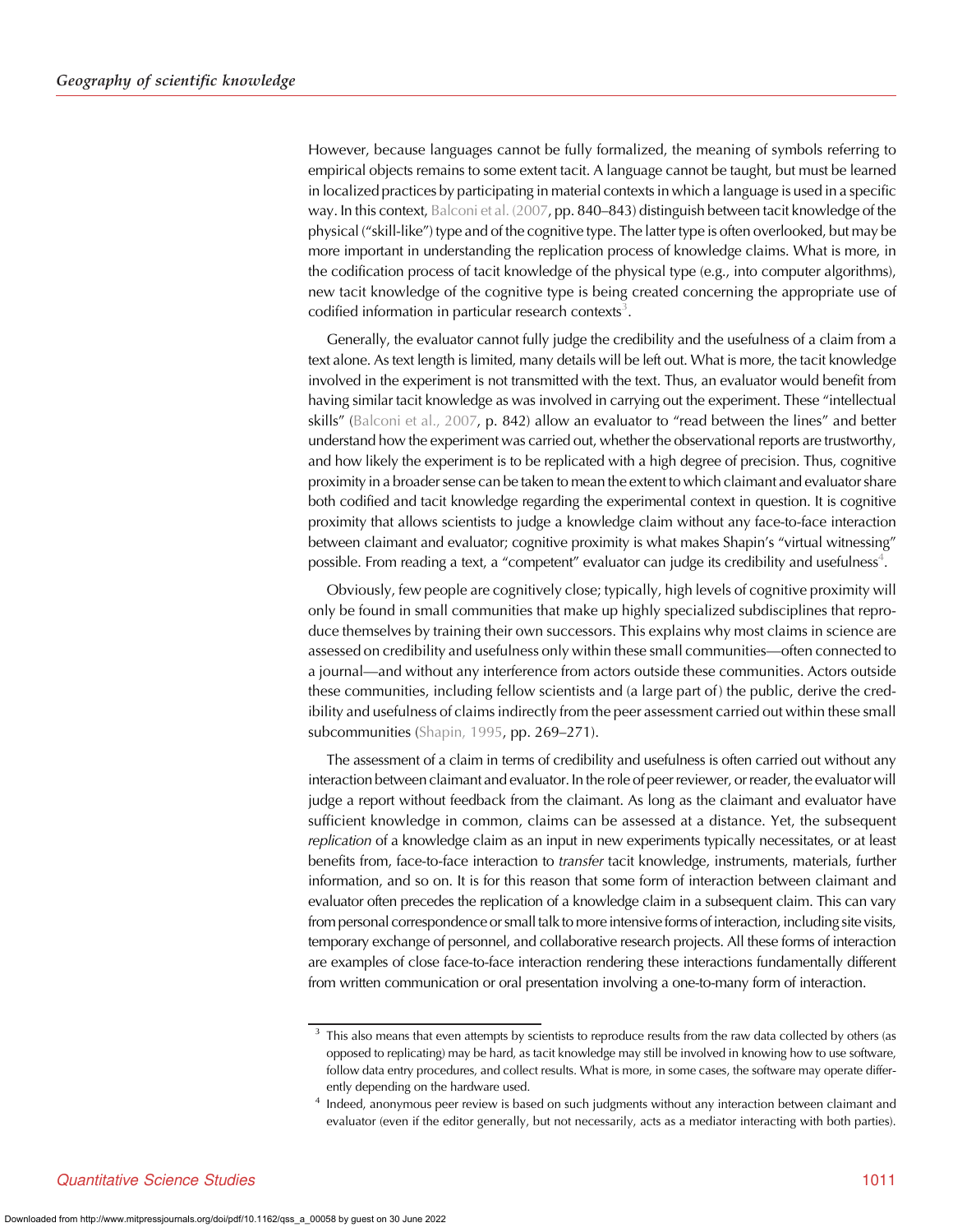However, colocation is not a sufficient condition for tacit knowledge sharing to take place ([Boschma, 2005](#page-8-0)). A key question that follows is under what conditions scientists are willing to share tacit knowledge, information, and other resources<sup>5</sup>. Although scientists' main incentive is to see their knowledge claims being replicated [\(Hull, 1988\)](#page-9-0), they have little incentive to see their resources being replicated, because sharing resources allows other researchers to pursue the same research lines and to pre-empt future publications ([Dasgupta & David, 1994\)](#page-8-0). Since reward in science is allocated on the basis of priority in research findings (whatever the exact ways in which priority is established), the incentive to share resources is limited. What is more, sharing resources is a costly affair, especially for tacit knowledge that requires teaching and on-the-job training, while compensation schemes for sharing activities are rare.

An important reason why scientists nevertheless share resources quite regularly is the risk of reputational loss. Within the subcommunities in which scientists are operating, those unwilling to share tacit knowledge will run the risk that third parties will no longer share resources with them once they are notified about their unwillingness ([Dasgupta & David, 1994,](#page-8-0) p. 504). In this respect, the concept of *social proximity* can be used to explain the willingness of scientist A to share resources with scientist B. Social proximity, following [Granovetter \(1973\),](#page-8-0) may refer to the number of fellow scientists that A and B know in common<sup>6</sup>. The higher this number, the higher the reputational consequences once word gets out that A does not behave cooperatively, given that B will warn those that A and B know in common about A's noncooperative behavior. Thus, the higher the social proximity between claimant and evaluator, the higher the willingness of the claimant to share tacit knowledge and other resources with the evaluator, the higher the probability that the evaluator will replicate the claim in subsequent claims. As for cognitive proximity, social proximity is typically high in small subcommunities in which the members frequently meet, carry out peerreview, and engage in collaborative research projects. Given the specialized nature of scientific knowledge production, cognitive and social proximity will tend to be highly correlated [\(Breschi &](#page-8-0) [Lissoni, 2009\)](#page-8-0).

## 5. CONTROVERSIES

Although the proposed focus of the geography of scientific knowledge is on the replication of knowledge claims rather than of underlying laboratory experiments, this focus does not imply that replication studies do not influence the dynamics of scientific knowledge production. One may ask under what conditions scientists have an incentive to engage in replications of experiments. Most attempts to replicate an experiment involve a costly investment. The returns on such an investment depend on the status of the knowledge claim that resulted from the experiment in question. When a knowledge claim is considered to be credible and useful for scientists' further research, there is little interest in devoting resources to replication attempts. If such an attempt fails to replicate the earlier reported findings, fellow scientists will generally believe that the replication experiment has been carried out incorrectly. And, if the replication experiment succeeds in replicate the earlier reported findings, it will be regarded as replicating "the obvious." In both cases, the results of the replication experiment may be deemed unworthy of publication in

 $5$  A related question is under what conditions scientists want to share material objects relevant for research. There is evidence that scientists are reluctant to share materials if competition is fierce and the cost of sharing is high ([Walsh, Cohen, & Cho, 2007\)](#page-9-0). Exchange of materials differs, however, from the sharing of tacit knowledge, because the former does not require face-to-face interaction per se.

<sup>&</sup>lt;sup>6</sup> Social proximity as defined here follows the older notion of tie strength proposed by Granovetter as the degree of overlap of two individuals' friendship networks [\(Granovetter, 1973](#page-8-0), p. 1362). Note that the measure of social proximity proposed here differs from the measure of social proximity as the shortest geodesic distance in the coauthor network ([Breschi & Lissoni, 2009\)](#page-8-0).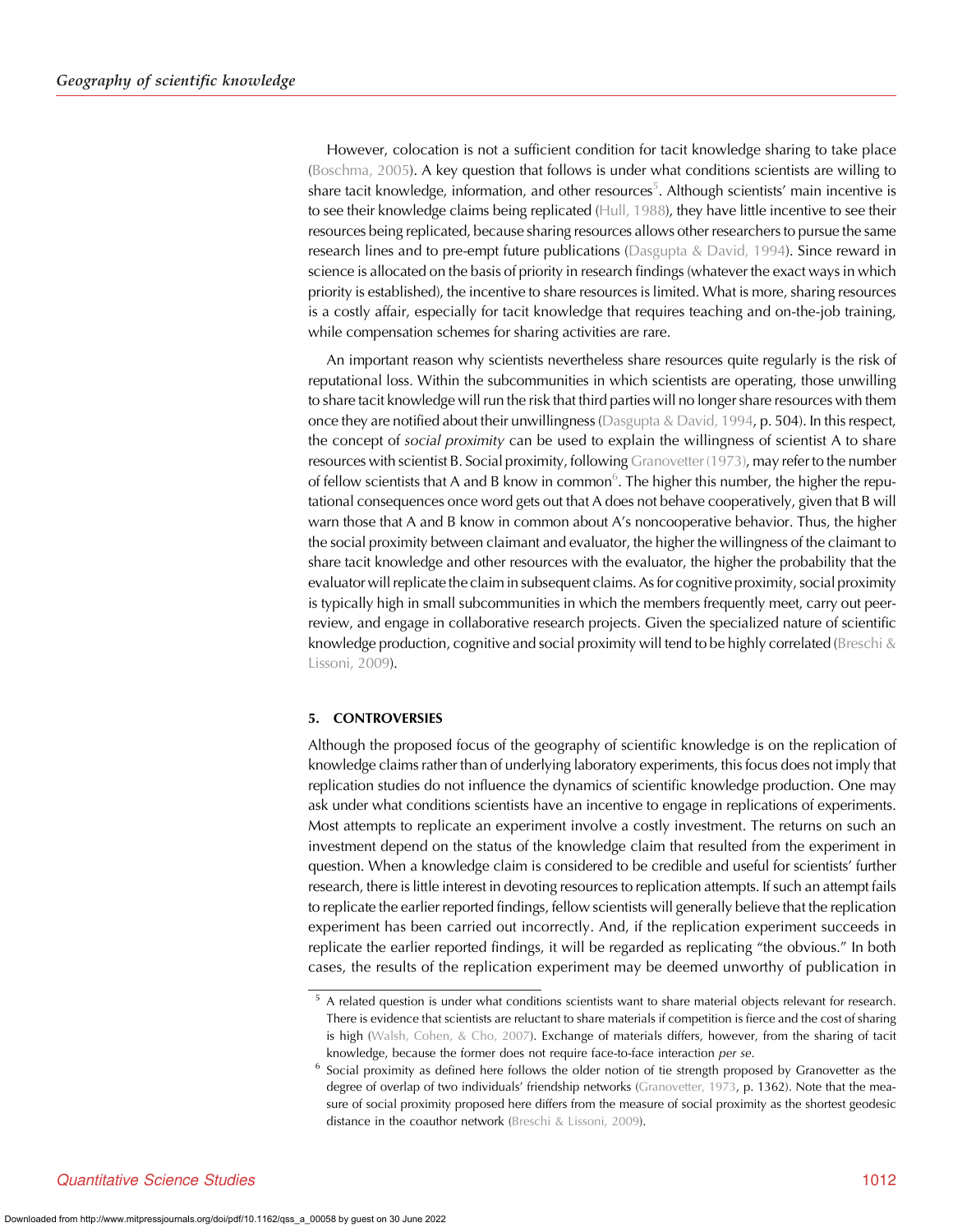scientific journals. Given that investments in replications of credible knowledge claims have low returns, whatever the outcome of the replication experiments, few scientists engage in such research [\(Collins, 1985](#page-8-0)).

By contrast, if a knowledge claim is considered *controversial*, meaning that its acceptance would contradict many previous claims on which scientists have built their research in the past, scientists will have an incentive to engage in replication ([Collins, 1985,](#page-8-0) p. 19). In such contexts, replication exercises have the explicit goal to replicate an experiment so as to confirm or disconfirm a claim. Given the problem of "experimenters' regress" (see footnote 1), there cannot be a fully agreed methodology that distinguishes between correct and incorrect experiments. What is more, controversies often arise with the advent of new instrumentalities rather than from theoretical advances [\(de Solla](#page-8-0) [Price, 1984](#page-8-0)), which implies that both technological and methodological uncertainties may exist regarding the assessment of experimental evidence. That is why the outcome of controversies is contingent, at least to some degree, upon the entrepreneurial ability of each participant to find the resources required to improve experiments technologically as well as methodologically, and upon the rhetorical ability to convince fellow scientists of the methodological soundness of their own experiment ([Latour, 1987](#page-9-0)). If, over time, no agreed methodology emerges, the different positions can lead a research community to fragment into two subcommunities characterized by their own methodology ([Hull, 1988\)](#page-9-0). Alternatively, agreement may emerge on one particular position, or a synthesis between different positions, and the community remains intact.

In science and technology studies, scientific controversy constitutes a longstanding separate topic of research, including studies looking at the formation of new coalitions supporting a new paradigm ([Jasanoff, 2020](#page-9-0); [Kuhn, 1962\)](#page-9-0). Similarly, within our proximity framework, the distinction between controversial and uncontroversial knowledge claims has important consequences. Whereas collaborative behavior regarding the sharing of resources can be explained from cognitive, social, and physical proximity in the case of uncontroversial knowledge claims, this explanatory scheme no longer works for controversial knowledge claims. Characteristic of controversy is that there is no agreement on the conditions under which replication attempts can be considered true replication, due to the problem of experi-menter's regress ([Collins, 1985\)](#page-8-0). One can thus expect that, even more so than in uncontroversial contexts, scientists may be unwilling to share tacit knowledge and other resources, which otherwise are crucial to arriving at a common understanding of divergent results in replication attempts. The radical uncertainty regarding the outcome of a controversy, which generally lasts for several years, forces each scientist to "take sides." To participate in the controversy, a scientist must allocate time and resources between the established, mainstream research program and the emerging, controversial research program.

Following the spatial analogy implicit in the proximity concept, it can be argued that taking sides can be analyzed as a form of mobility. Following the proximity framework, one can distinguish between cognitive mobility (e.g., moving from the established research trajectory to a competing research trajectory), social mobility (leaving the established community to join a new subcommunity), and mobility in the literal physical sense (moving between physical sites). Mobility in the physical sense is crucial, because the establishment of cognitive and social proximity often requires face-to-face interaction between likeminded scientists. That is, colocation enables the creation of new social networks and joint cognitive investments in emerging research programs, including manuals, software, equipment, and, of course, laboratories. Ideally, mobility would lead to permanent colocation of those who wish to join an emerging research trajectory so as to be able to work together on-site on a permanent basis.

The mobility dynamics of scientists along cognitive, social, and physical dimensions may greatly affect the dynamics of scientific knowledge production and the establishment of new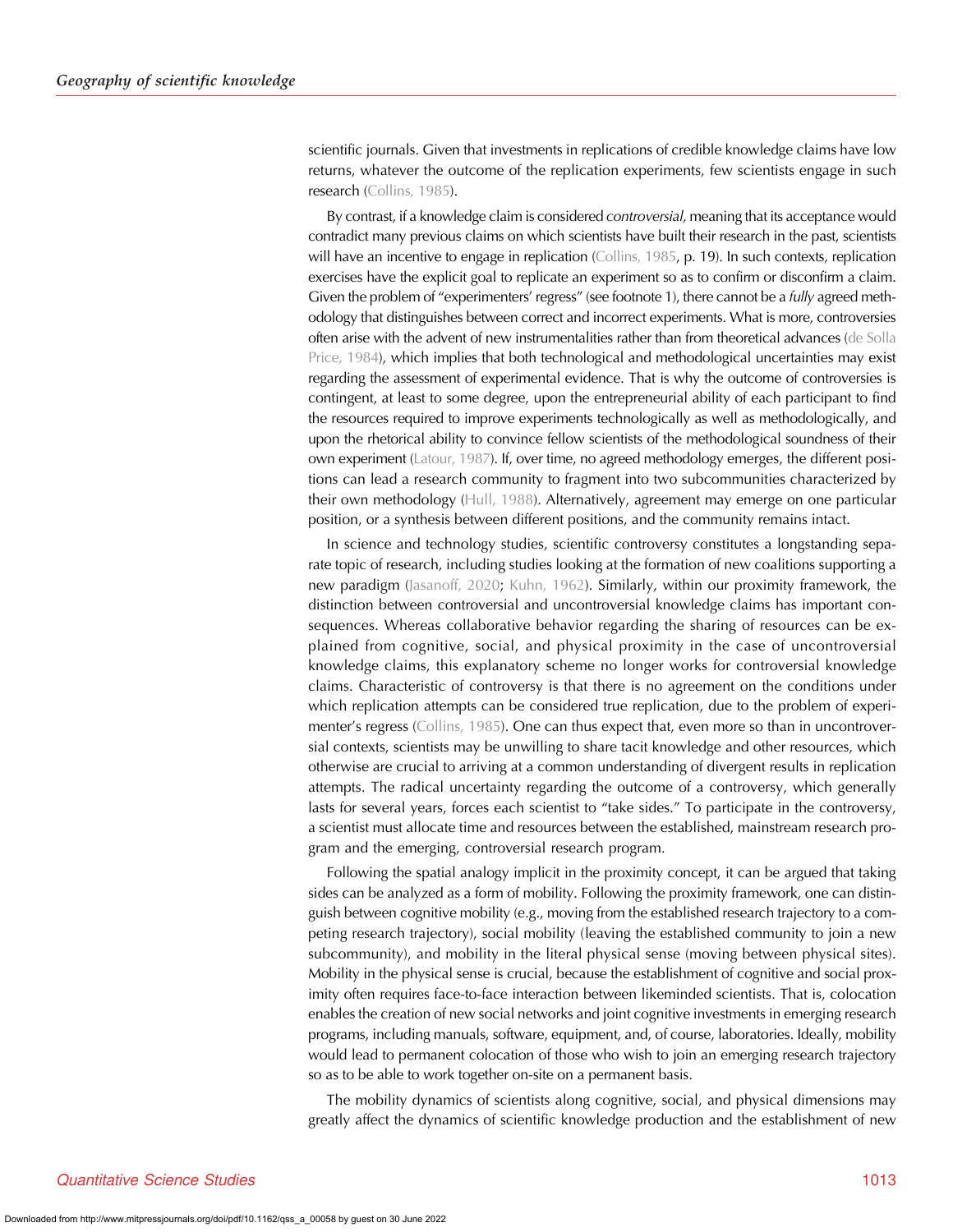research trajectories. The more people join a particular research trajectory, the more resources become available to produce, and the more likely that knowledge claims will be replicated in subsequent research projects<sup>7</sup>. The reason why critical mass matters is that experiments that are intended to confirm a claim are typically carried out differently than experiments intended to disprove a claim, and experiments done by proponents will more often find confirming evidence and experiments done by opponents will more often find the opposite ([Collins, 1985](#page-8-0)). What is more, there exists a publication bias in that experiments with positive results are more easily accepted by scientific journals than experiments yielding insignificant or negative results (for a review, see [Dwan, Altman, et al., 2008](#page-8-0)). This is not to say that empirical evidence "in itself" does not play a role. On the contrary, the accumulation of empirical evidence is generally decisive in settling controversies. Yet, this process cannot be understood solely as a process of inductive reasoning, as scientists do not share the epistemological foundation required to agree on what counts as a replication, which would be necessary to aggregate such evidence.

#### 6. CONCLUDING REMARKS

The geography of scientific knowledge production is understood as a process through which locally produced knowledge claims become accepted as scientific elsewhere. Even if scientists, in principle, can replicate each other's knowledge claims just by referencing, face-to-face interaction remains important in the replication of knowledge claims to transfer the supporting tacit knowledge. By sharing tacit knowledge through face-to-face interaction, scientists are better able to judge the credibility and usefulness of a claim and, thereby, to build upon each other's findings in a cumulative manner.

The proximity framework provides a theoretical explanation of the empirical observation that the probability of citation between two articles goes up with physical proximity ([Frenken,](#page-8-0) [Hardeman, & Hoekman, 2009](#page-8-0)). Recent studies, however, found that the effect of physical prox-imity is quite small once cognitive proximity is properly controlled for ([Head, Li, & Minondo,](#page-8-0) [2019;](#page-8-0) [Wuestman, Hoekman, & Frenken, 2019\)](#page-9-0), which also indicates the positive correlation between physical and cognitive proximity. Furthermore, a study showed that social proximity between countries also plays a role in explaining citation patterns, even after controlling for physical proximity ([Hellmanzik & Kuld, 2018\)](#page-9-0). These initial findings call for more refined research on citation patterns based on different notions of proximity, opening up a new, theoretically informed research program in the (quantitative) studies of science, which can also leverage past research on proximity in innovation studies [\(Balland et al., 2015\)](#page-8-0). Here, the geography of scientific knowledge production can build on a longer tradition in science studies on the measurement of cognitive proximity using co-occurrence data ([Van Eck & Waltman, 2009](#page-9-0)) and can find inspiration in more recent attempts to combine physical, cognitive, and social proximity measures in a single research design ([Baccini, Barabesi, et al., 2020;](#page-8-0) [Head et al., 2019;](#page-8-0) [Wuestman et al., 2019\)](#page-9-0).

In all, the proximity framework provides an analytical framework in which different theoretical traditions can be combined and translated into a single research design, here, to explain the replication logic of knowledge claims. As such, it speaks to repeated calls for more theorization in the field of scientometrics ([Cronin, 1981;](#page-8-0) [Leydesdorff, 1998](#page-9-0); [Fortunato, Bergstrom, et al., 2018\)](#page-8-0). In the present contribution, I have drawn primarily on theories in economic geography and science and technology studies that stress the role of tacit knowledge sharing among scientists as supportive of the understanding and acceptance of new claims. In doing so, I have limited myself to reflections about the role of, and interplay between, three forms of proximity: physical, cognitive, and social.

 $<sup>7</sup>$  Also known as increasing returns to adoption [\(Arthur, 1989](#page-8-0)).</sup>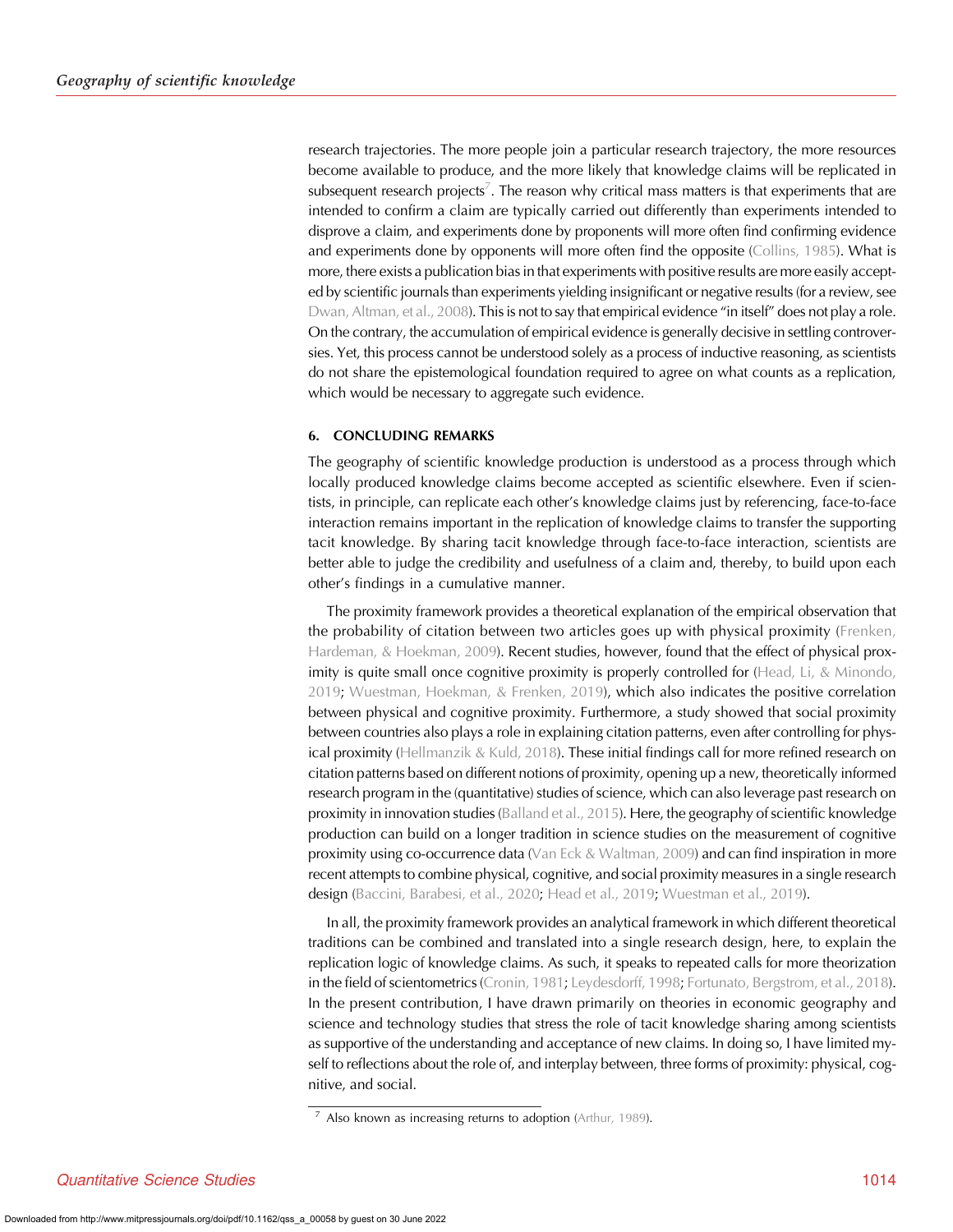<span id="page-8-0"></span>A further extension can be envisaged by including more proximity dimensions, in particular the role of institutional proximity. A lack of institutional proximity would characterize the relations between scientists and other actors in society [\(Ponds, Van Oort, & Frenken, 2007\)](#page-9-0). This would extend the proximity framework presented here with its sole focus on knowledge diffusion between scientists operating under the same academic institutions to knowledge diffusion between actors operating under different institutions, including firms, governments, and NGOs.

#### ACKNOWLEDGMENT

The paper builds on a longer previous version, which has appeared as a working paper (Frenken, 2010).

#### COMPETING INTERESTS

The author has no competing interests.

## FUNDING INFORMATION

The author received funding under the NWO Vici program, number 453-14-014.

#### DATA AVAILABILITY

Not applicable.

#### **REFERENCES**

- Arthur, W. B. (1989). Competing technologies, increasing returns, and lock-in by historical events. Economic Journal, 99(394), 116–131.
- Baccini, A., Barabesi, L., Khelfaoui, M., & Gingras, Y. (2020). Intellectual and social similarity among scholarly journals: An exploratory comparison of the networks of editors, authors and co-citations. Quantitative Science Studies, 1(1), 277–289.
- Balconi, M., Pozzali, A., & Viale, R. (2007). The "codification debate" revisited: A conceptual framework to analyze the role of tacit knowledge in economics. Industrial and Corporate Change, 16(5), 823–849.
- Balland, P. A., Boschma, R., & Frenken, K. (2015). Proximity and innovation: From statics to dynamics. Regional Studies, 49(6), 907–920.
- Barnes, T. J. (2001). "In the beginning was economic geography": A science studies approach to disciplinary history. Progress in Human Geography, 25(4), 455–478.
- Begley, C. G., & Ioannidis, J. P. (2015). Reproducibility in science. Improving the standard for basic and preclinical research. Circulation Research, 116(1), 116–126.
- Bellet, M., Colletis, G., & Lung, Y. (1993). Économie des proximités. Revue d'Economie Régionale et Urbaine, 3, 357–606.
- Boschma, R. (2005). Proximity and innovation. A critical assessment. Regional Studies, 39(1), 61–74.
- Breschi, S., & Lissoni, F. (2009). Mobility of skilled workers and coinvention networks: An anatomy of localized knowledge flows. Journal of Economic Geography, 9(4), 439–468.
- Collins, H. M. (1985). Changing order: Replication and induction in scientific practice. London: Sage.
- Cowan, R., David, P. A., & Foray, D. (2000). The explicit economics of knowledge codification and tacitness. Industrial and Corporate Change, 9(2), 211–253.
- Cronin, B. (1981). The need for a theory of citation. Journal of Documentation, 37(1), 16–24.
- Dasgupta, P., & David, P. A. (1994). Toward a new economics of science. Research Policy, 23(5), 487–521.
- de Solla Price, D. J. (1984). The science/technology relationship, the craft of experimental science, and policy for the improvement of high technology innovation. Research Policy, 13(1), 3-20.
- Dwan, K., Altman, D. G., Arnaiz, J. A., Bloom, J., Chan, A.-W., … Williamson, P. R. (2008). Systematic review of the empirical evidence of study publication bias and outcome reporting bias. PLOS ONE, 3(8), e3081.
- Finnegan, D. A. (2008). The spatial turn: Geographical approaches in the history of science. Journal of the History of Biology, 41(2), 369–388.
- Fortunato, S., Bergstrom, C. T., Börner, K., Evans, J. A., Helbing, D., … Barabási, A.-L. (2018). Science of science. Science, 359(6379), eaao0185.
- Frenken, K. (2010). The geography of scientific knowledge: A proximity approach. ECIS Working paper, 10-01, Eindhoven University of Technology, The Netherlands.
- Frenken, K., Hardeman, S., & Hoekman, J. (2009). Spatial scientometrics: Towards a cumulative research program. Journal of Informetrics, 3(3), 222–232.
- Gilbert, G. N. (1976). The transformation of research findings into scientific knowledge. Social Studies of Science, 6(3–4), 281–306.
- Gilbert, G. N. (1977). Referencing as persuasion. Social Studies of Science, 7(1), 113–122.
- Granovetter, M. S. (1973). The strength of weak ties. American Journal of Sociology, 78(6), 1360–1380.
- Head, K., Li, Y. A., & Minondo, A. (2019). Geography, ties, and knowledge flows: Evidence from citations in mathematics. Review of Economics and Statistics, 101(4), 713–727.
- Heimeriks, G., & Boschma, R. (2014). The path- and place-dependent nature of scientific knowledge production in biotech 1986–2008. Journal of Economic Geography, 14, 339–364.

#### Quantitative Science Studies 1015